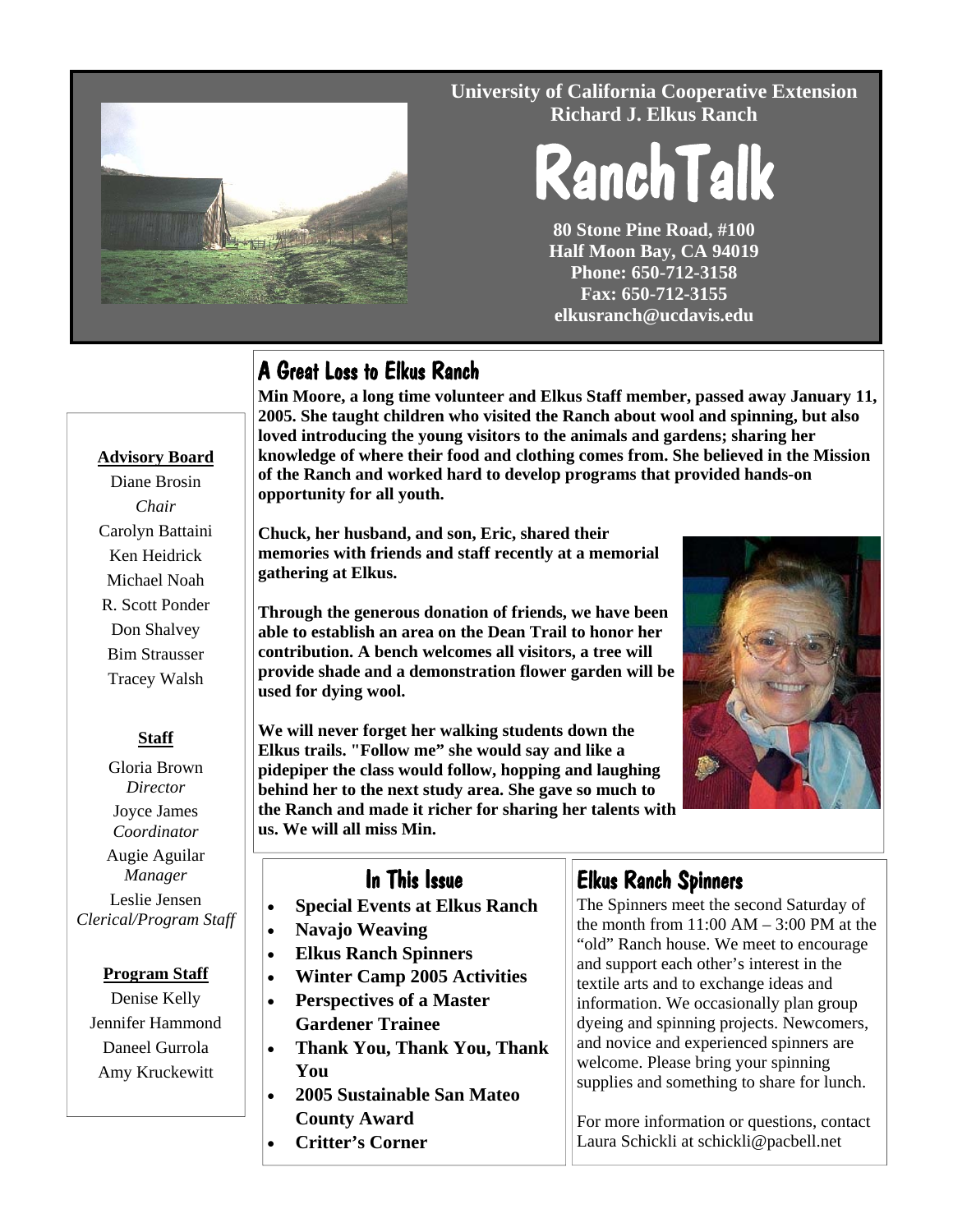### Special Events at Elkus Ranch

# A Black and White Ball at Elkus Ranch

On the evening of February 19th, the La Honda Girls Scouts led by troop leaders, Helena Pisani and Barbara Metrulas hosted a Father/ Daughter Sweetheart Dance at Elkus Ranch.

Girls Scouts from the entire coastside were invited to attend. Fathers in tuxedos and daughters dressed in elegant gowns filled the halls of the Conference Center. Cloe Hussey, Laura Metrulas, Caroline Pisani, Rachael Schneider and Jenna Swanson of La Honda Cadette Troop #2996 organized the music, led the evenings activities and performed a



dance routine. It was a wonderful event for the many fathers and daughters who attended the ball.

# Pre-School Week

Preschoolers, parents and teachers visited our rabbits and horse, dug for worms, brushed goats, and worked on special projects in the barn and greenhouse.

Everyone went home tired from their Elkus experience. Another successful Pre-School Week!

# Winter Camp 2004 Activities

Winter Camp volunteers Steve and Carolyn Battaini introduced a new hands-on activity for our Ranch guests. The making of corn feed. The 1901 Buckeye Corn Sheller and the 1902 Dempster Corn Grinder were used to show how ranchers ground their own animal feed.

Each "Ranch Hand" received their own cloth feed sack, which they filled with kibbled corn and fed the chickens and goats. Some even took it home to feed the squirrels, birds, or their own ranch animals.

Also demonstrated at Winter Camp was rope making which is a continuing popular Ranch activity. "Ranch Hands" used the 1902 hand cranked rope-making machine to convert 72 feet of jute twine into almost 12 feet of three-strand rope.

## Elkus Ranch Wins 2005 Honorable Mention

Many thanks to Ricki McGlashan, for nominating Elkus Ranch for this San Mateo County Sustainable Award. The Goals of Sustainable San Mateo are to educate, demonstrate and highlight ways for all of us to improve our county's quality of life—to be an example to others, so future generations can live in a vital and healthy community. This can be accomplished only through the cooperative efforts of all of us living and working in San Mateo County.

*Carolyn Battaini, Elkus Board member; Gloria Brown, Ranch Director; and Elkus staff enjoyed a wonderful evening meeting other members in our community who were also honored at this event.* 

The youth waited patiently (at times for up to an hour) to get their opportunity to turn the handle of the old machine.

Ranch guests went home from Winter Camp 2004 with a pound of kibbled corn, a jump rope, a lucky horseshoe key fob, and a lucky wooden nickel (which was paid to them for their hard work at Elkus Ranch).

*Steve and Carolyn would like to thank Christine Lund, Lund's Antiques, for the purchase of the Dempster Grinder and Chancellor Martha Kanter of Foothill-DeAnza Community College District, Los Altos Hills, for the use of the school's shop facilities. Thank you, also, Alan & Jerry Forrest, Alan Steel in Redwood City, for the steel materials used to construct the rope making supports and the stand for the feed grinder.*

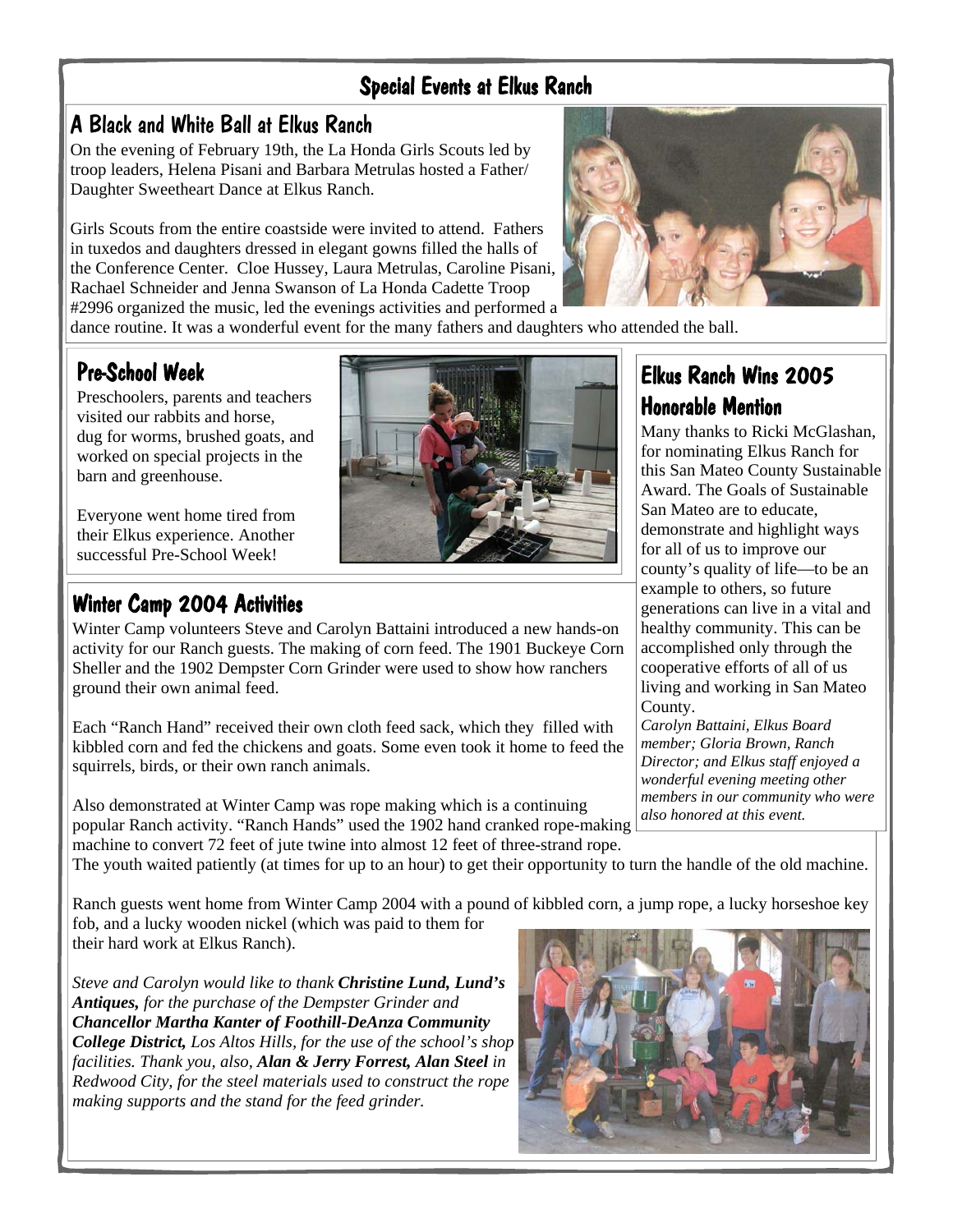# Critter's Corner (Rabbits at the Ranch)

Elkus Ranch has a variety of domestic rabbits for our educational programs. We are home to five female, or doe, rabbits in all. Our collection includes two large Himalayan Rex's which have what appear to be large sacks under their chins called dewlaps. No one knows the cause of dewlaps but they have no ill effect on the rabbits who have them. The Himalayans are the shyest of our group and will be the most likely to hide from their eager visitors. We also have one large, solid black doe with upright ears and one large gray lop with droopy ears and mid length hair. These two are both willing to tolerate visitors when pressed. And last, one dwarf butterscotch colored rabbit who is the star of the group as she is the most patient when being handled by people. Many visitors believe that the dwarf rabbit is a baby because of her small size. Rabbits are vegetarians and help us turn excess plant matter from the garden into little "pebbles" for the compost heap. Over time, that compost ends up back in the garden, in the soil, growing more plants. The rabbits serve as a wonderful example of recycling here on the Ranch! *See you at the Ranch Amy Kruckewitt* 

#### Perspectives of a Master Gardener Trainee

A stack of reading material I could hardly lift made me realize this was going to be like a college course! Seven of us from San Mateo County had been graciously accepted into the 2005 Santa Clara County Master Gardener Program.

Every session begins with announcements--upcoming events, garden tours, pruning demonstrations, and a myriad of ongoing projects. Our heads are swimming, and our fingers are itching to get out there and help.

#### Navajo Weaving

The Ashtl'l Weaving Guild invites you to join us and share the art of weaving the Traditional Navajo Way. Ashtl'o meets at 1:00 PM on the second Sunday of the month at Elkus Ranch. Membership is \$10/year. Membership includes the Ashtl'o Newsletter, published quarterly. Visit us at: http:// www.redshift.com/~bcbelknap/ashtlo.html

But first, Basic Botany--different plants have different types of roots, and so that's how grafting is done! Fruit Gardening--Citrus trees are evergreen, but it looks like Avocados can't grow here, so skip Chapter 19! Vegetable Gardening--Let's try growing Mache! Weeds--But Oxalis and Bindweed are so pretty! Diseases--The instructor's enthusiasm for fungal leafspots was downright exhilarating! Irrigation--The wrong type of irrigation for the wrong plant will lead to those fungal leafspots, and worse! Next class is House & Garden Pests--eeeww! *Bobbi Benson (Master Gardener Trainees will be graduating in May)* 

# Thank You, Thank You, Thank You...For All Your Help



To Castalaja Community Service volunteers for helping to build "Min's Garden"



Visitors enjoying the gardens



To Tassajara 4-H Sheep Club for taking care of our livestock and helping with parking cars for a special event.